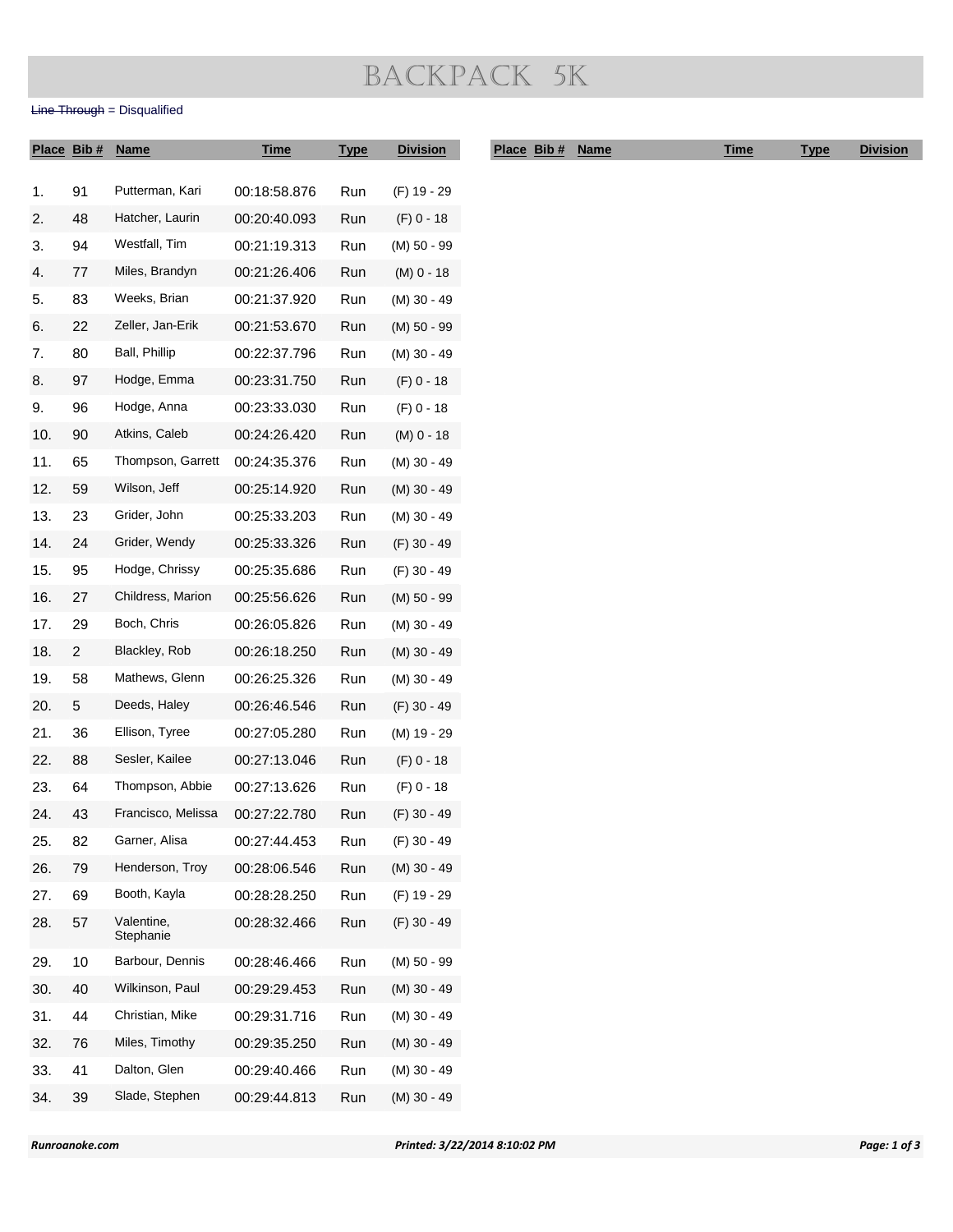# Backpack 5k

## Line Through = Disqualified

|     | Place Bib #    | <b>Name</b>               | <b>Time</b>  | <b>Type</b> | <b>Division</b> |
|-----|----------------|---------------------------|--------------|-------------|-----------------|
| 35. | 67             | Lange, Tristan            | 00:29:46.126 | Run         | $(M)$ 0 - 18    |
| 36. | 62             | Soltis, Dena              | 00:29:49.453 | Run         | (F) 19 - 29     |
| 37. | 68             | Lange, Tracey             | 00:29:51.436 | Run         | (F) 30 - 49     |
| 38. | 9              | Lamb, Dawn                | 00:29:57.640 | Run         | $(F) 50 - 99$   |
| 39. | 78             | Henderson, Kelly          | 00:30:32.983 | Run         | $(F)$ 30 - 49   |
| 40. | $\overline{4}$ | Lindsay, Kristin          | 00:30:34.983 | Run         | $(F)$ 0 - 18    |
| 41. | 72             | Selleck, Janet            | 00:30:58.546 | Run         | $(F)$ 30 - 49   |
| 42. | 93             | Valentine,<br>Natheniel   | 00:31:00.233 | Run         | $(M)$ 0 - 18    |
| 43. | 61             | Pufko, Mara               | 00:31:13.876 | Run         | $(F)$ 30 - 49   |
| 44. | 60             | Pufko, Chris              | 00:31:14.046 | Run         | $(M)$ 0 - 18    |
| 45. | 66             | Steehler, John            | 00:31:45.233 | Run         | (M) 50 - 99     |
| 46. | 45             | Moore, Matt               | 00:31:53.953 | Run         | (M) 19 - 29     |
| 47. | 47             | Van De Beek,<br>Noelle    | 00:32:10.780 | Run         | (F) 19 - 29     |
| 48. | 46             | Degon, Scott              | 00:32:11.750 | Run         | (M) 19 - 29     |
| 49. | 51             | Hans, Nancy               | 00:32:28.030 | Run         | $(F) 50 - 99$   |
| 50. | 21             | Price, Penny              | 00:32:44.576 | Run         | $(F) 50 - 99$   |
| 51. | 37             | Hoal, Laura               | 00:32:50.670 | Run         | $(F) 50 - 99$   |
| 52. | 89             | Atkins, Tonya             | 00:33:11.530 | Run         | (F) 30 - 49     |
| 53. | 30             | Hutchison, Reed           | 00:34:40.826 | Run         | $(M)$ 0 - 18    |
| 54. | 31             | Hutchison,<br>Rebecca     | 00:34:40.920 | Run         | $(F)$ 30 - 49   |
| 55. | 20             | Hays, Stanley             | 00:34:50.170 | Run         | (M) 30 - 49     |
| 56. | 28             | Boch, Robin               | 00:36:01.530 | Run         | $(F)$ 0 - 18    |
| 57. | 25             | Safrit, Jonathan          | 00:36:43.796 | Run         | (M) 19 - 29     |
| 58. | 56             | Barkett, Anne<br>Chappell | 00:36:44.953 | Run         | $(F)$ 0 - 18    |
| 59. | 38             | Workowski, Julia          | 00:36:45.140 | Run         | $(F)$ 0 - 18    |
| 60. | 26             | Safrit, Ashley            | 00:36:45.546 | Run         | (F) 19 - 29     |
| 61. | 50             | Woodson, Kay              | 00:37:21.610 | Run         | $(F)$ 30 - 49   |
| 62. | 100            | Moyer, Marty              | 00:38:23.046 | Run         | $(M)$ 50 - 99   |
| 63. | 86             | Myers, Jeffrey            | 00:38:50.500 | Run         | (M) 50 - 99     |
| 64. | 99             | Moyer, Rachel             | 00:39:49.280 | Run         | $(F)$ 30 - 49   |
| 65. | 63             | Plaisted, Carleton        | 00:41:32.046 | Run         | (M) 50 - 99     |
| 66. | 19             | Moore, Margaret           | 00:42:54.716 | Run         | (F) 50 - 99     |
| 67. | 98             | Moore, Sarah              | 00:43:02.016 | Run         | (F) 19 - 29     |